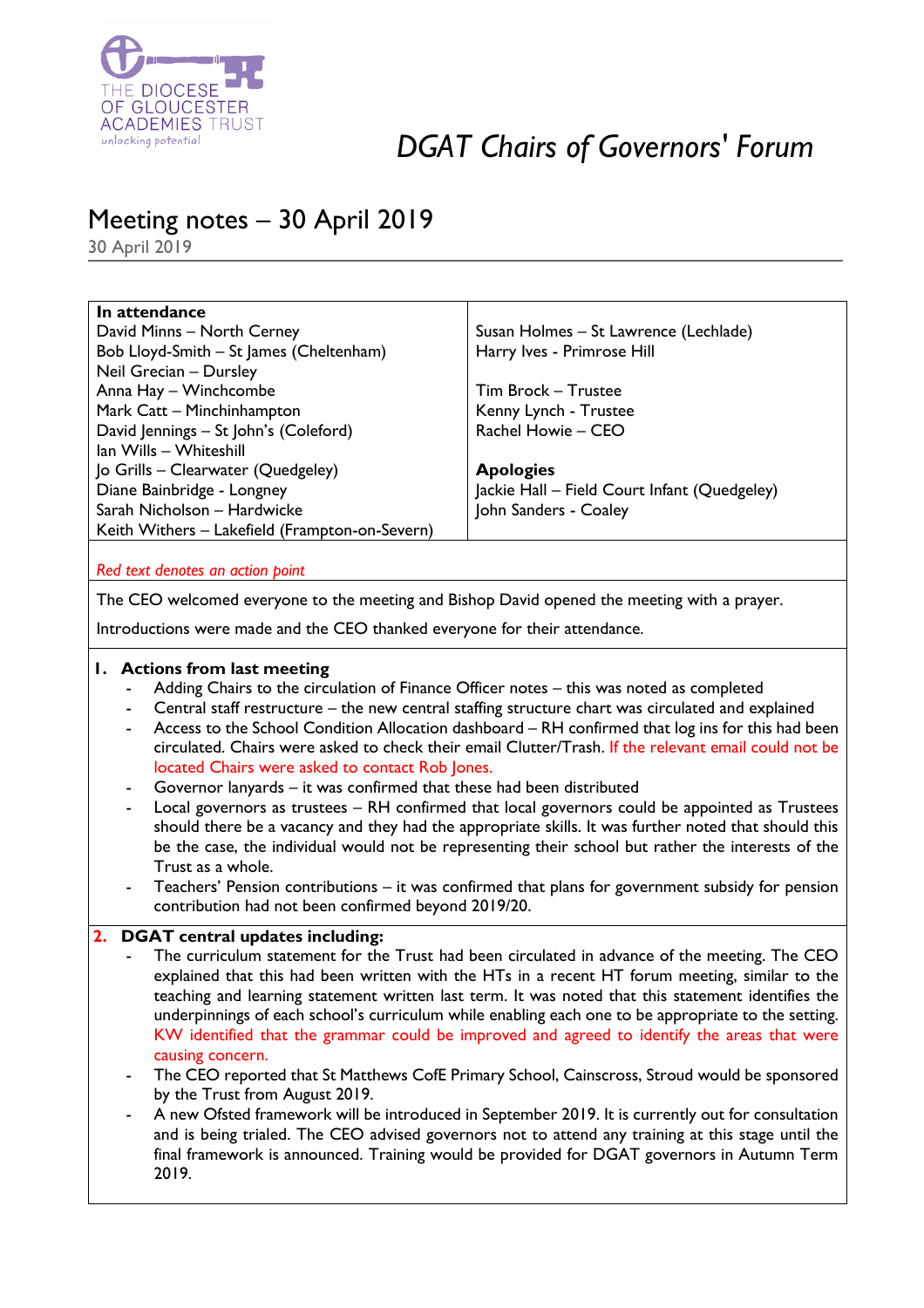#### **3. Trust board update**

The minutes from the March Trust Board meeting and the Report to the Trust Board had been circulated prior to the Forum meeting.

A question was asked (KW) regarding Section 4a in the minutes – central procurement. The CEO noted that this would covered in the next item.

A question was asked (MC) about Section 6a in the minutes – the comments made by the RSC regarding the *'fragmentated financial approach'* of the Trust. The CEO noted that this would covered in the next item.

TB noted from the minutes that he had attended a 'Gov Meet' and had circulated the notes he had made. He encouraged other governors to attend such meetings.

BLS reported that he attended a meeting of the Gloucestershire Governors Association (GGA) recently and was troubled to note that the meeting had been called to discuss the winding up of the association, however the meeting was not quorate and a decision could not be made. BLS suggested that the organisers of the Gov Meet may want to meet with the GGA and discuss a potential joined up approach.

The CEO noted that a Trust Board meeting was held last week with a single item agenda – to discuss the Trust's growth strategy and financial sustainability as identified in the March meeting minutes.

The key headlines were:

- 1. Following some financial analysis, the Trust Board have agreed that for the present time the Trust will not be able to agree to any small schools joining the Trust. This is not a 'No' but rather a 'not yet'.
- 2. The Trust Board are considering the inclusion of secondary provision within the DGAT family.
- 3. There was a discussion about central procurement to provide economies of scale in a time of increasingly squeezed budgets. The CEO asked the meeting to consider with their governing bodies, which services they would be keen to see centrally procured. KW, MC and SH noted that the preferred option would be for the central team to make a decision about the services that would yield the best saving to schools and provide a business case. MC noted that if savings could be made while maintaining the same level of service it would be difficult for governors decline centrally procured services.

The issue of absence insurance was raised and the history of an attempt at central procurement was explained. The meeting agreed that this was a costly area that caused schools anxiety and acknowledged that not every school's requirements are the same depending on the age and gender profile of the staff.

DB noted that there had previously been discussions about central ICT procurement but nothing had been forthcoming as a result.

4. Following the comments made by the RSC regarding the *'fragmentated financial approach'* of the Trust and her recommendation that a review is undertaken. The Board discussed a range of responses to this and agreed to commission the central team to undertake research into how the most successful trusts (in both outcomes and financial terms) organise their finances to take back to the next meeting. Further to this the CofGs suggested that a letter be sent to the RSC asking for the rational behind her comment, and any recommendations the RSC has for MAT financial organisation. It was agreed that the report that is developed as a result of this research will also be circulated to HTs and Governors for comments. SH noted that different options would result in each school being impacted differently and stated that it would be important to identify how each school would be affected.

#### **Finance**

MC requested clarity around the messages coming from the central team about surplus balances as there appeared to be some mixed messages.